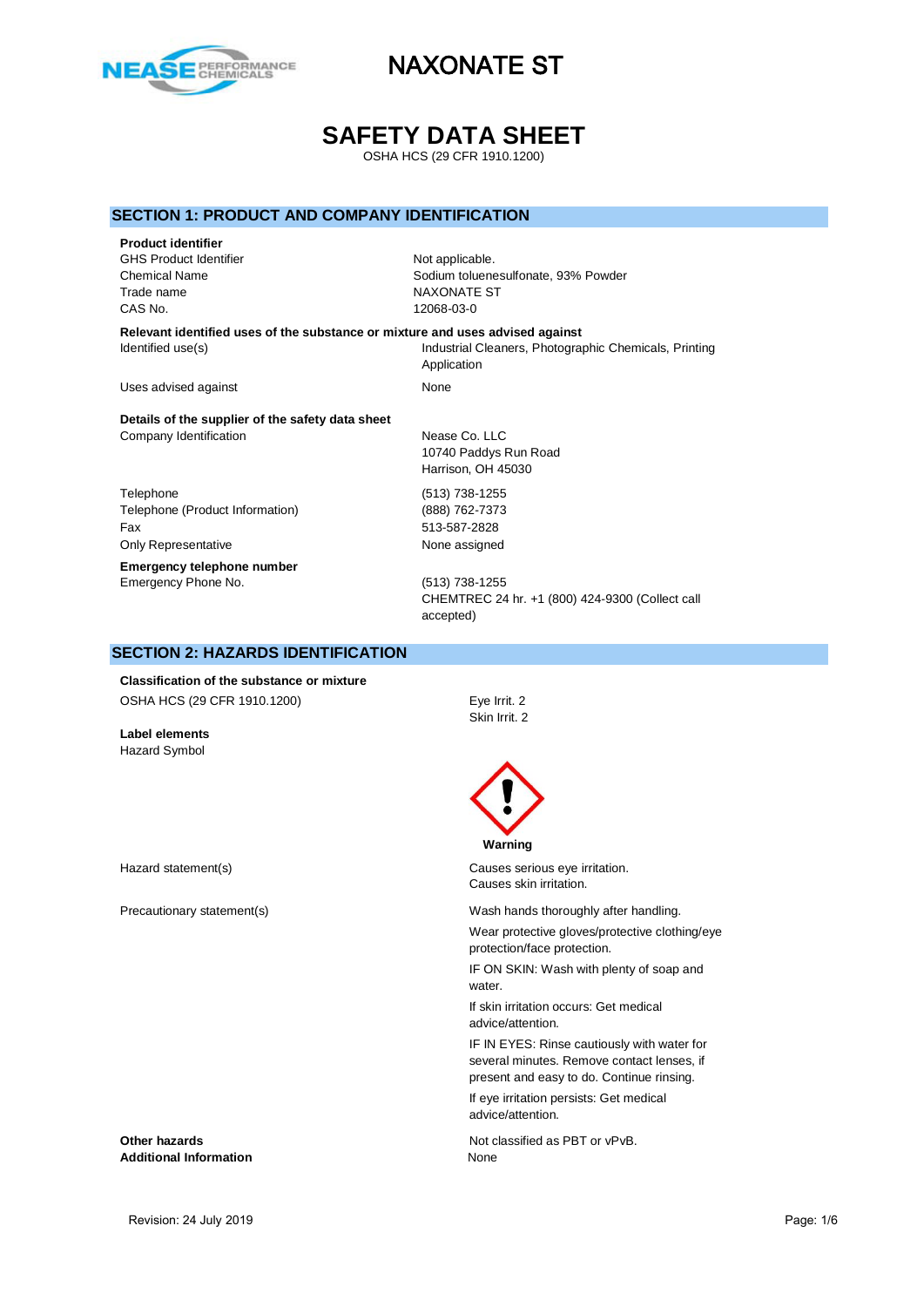

# **SECTION 3: COMPOSITION/INFORMATION ON INGREDIENTS**

| Hazardous ingredient(s) | $%$ W/W | CAS No.    | Hazard statement(s)                                       |
|-------------------------|---------|------------|-----------------------------------------------------------|
| Sodium toluenesulfonate | > 93    | 12068-03-0 | Causes serious eye irritation.<br>Causes skin irritation. |

**Additional Information -** None

### **SECTION 4: FIRST AID MEASURES**



#### **Description of first aid measures**

| Inhalation                                                                    | Move person to fresh air. Apply artificial respiration if<br>necessary. Keep patient at rest and give oxygen if breathing<br>difficult.                                   |
|-------------------------------------------------------------------------------|---------------------------------------------------------------------------------------------------------------------------------------------------------------------------|
| <b>Skin Contact</b>                                                           | Remove contaminated clothing immediately and wash<br>affected skin with plenty of water or soap and water. If<br>irritation develops and persists, get medical attention. |
| Eye Contact                                                                   | If substance has got into the eyes, immediately wash out<br>with plenty of water for at least 15 minutes. If eye irritation<br>persists, get medical advice/attention.    |
| Ingestion                                                                     | Do not give anything by mouth to an unconscious person.<br>Obtain immediate medical attention.                                                                            |
| Most important symptoms and effects, both<br>acute and delayed                | None                                                                                                                                                                      |
| Indication of any immediate medical attention<br>and special treatment needed | None                                                                                                                                                                      |

# **SECTION 5: FIRE-FIGHTING MEASURES**

| <b>Extinguishing media</b>                               |                                                                                                         |
|----------------------------------------------------------|---------------------------------------------------------------------------------------------------------|
| -Suitable Extinguishing Media                            | Extinguish with carbon dioxide, dry chemical, foam or<br>waterspray.                                    |
| -Unsuitable Extinguishing Media                          | None known                                                                                              |
| Special hazards arising from the substance or<br>mixture | Carbon monoxide, Carbon dioxide, Sulphur oxides,                                                        |
| <b>Advice for fire-fighters</b>                          | Fire fighters should wear complete protective clothing<br>including self-contained breathing apparatus. |

### **SECTION 6: ACCIDENTAL RELEASE MEASURES**

| Personal precautions, protective equipment<br>and emergency procedures | Avoid contact with skin and eyes. Avoid breathing<br>dust/fume/gas/mist/vapours/spray. Wash thoroughly after<br>handling.          |
|------------------------------------------------------------------------|------------------------------------------------------------------------------------------------------------------------------------|
| <b>Environmental precautions</b>                                       | None known                                                                                                                         |
| Methods and material for containment and<br>cleaning up                | Sweep spilled substances into containers. Consult an<br>accredited waste disposal contractor or the local authority<br>for advice. |
| Reference to other sections<br><b>Additional Information</b>           | None<br>None                                                                                                                       |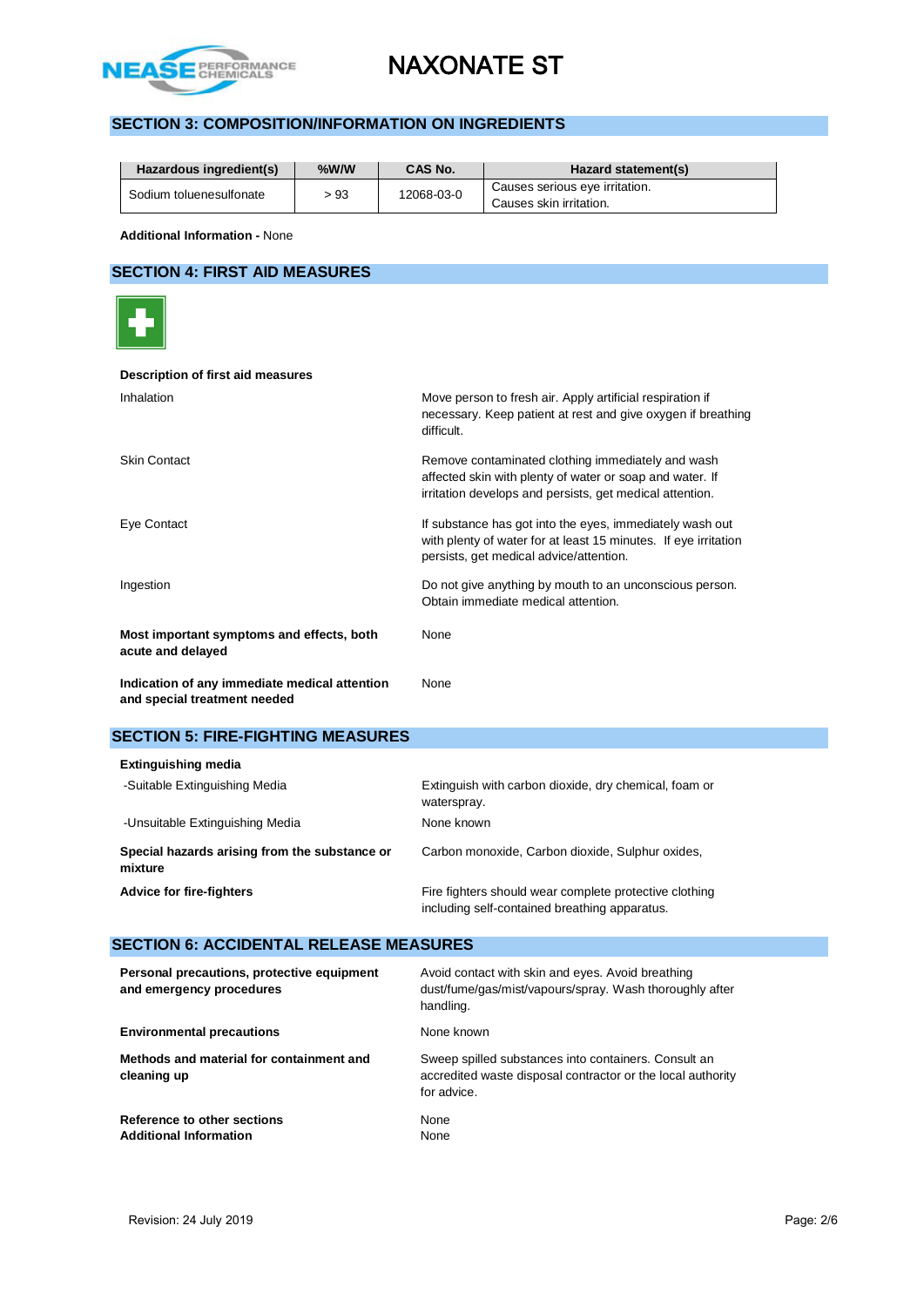

### **SECTION 7: HANDLING AND STORAGE**

| Precautions for safe handling                                | Avoid contact with skin and eyes. Avoid breathing<br>dust/fume/gas/mist/vapours/spray. Wash thoroughly after<br>handling. |
|--------------------------------------------------------------|---------------------------------------------------------------------------------------------------------------------------|
| Conditions for safe storage, including any incompatibilities |                                                                                                                           |
| -Storage Temperature                                         | Keep container/package tightly closed in a cool, well-<br>ventilated place.                                               |
| -Incompatible materials                                      | Oxidizing agents                                                                                                          |
| Specific end use(s)                                          | Industrial Cleaners, Photographic Chemicals, Printing                                                                     |

# **SECTION 8: EXPOSURE CONTROLS/PERSONAL PROTECTION**

**Control parameters**

**Occupational exposure limits**

|                   |                | LTEL (8 hr TWA ppm) |                    | STEL (ppm) |                    |       |
|-------------------|----------------|---------------------|--------------------|------------|--------------------|-------|
| <b>SUBSTANCE.</b> | <b>CAS No.</b> | <b>PEL (OSHA)</b>   | <b>TLV (ACGIH)</b> | PEL (OSHA) | <b>TLV (ACGIH)</b> | Note: |
| None              | ----           | ----                |                    | ----       |                    |       |

Application

**-** STEL: Short Term Exposure Limit

#### **Exposure controls**

Appropriate engineering controls **Appropriate engineering controls Local exhaust recommended.** 

glasses).

**Personal protection equipment**

Eye/face protection Wear protective eyewear (goggles, face shield, or safety







Skin protection (Hand protection/ Other) Gloves (Neoprene or Natural rubber)

Respiratory protection **No personal respiratory protective equipment normally** No personal respiratory protective equipment normally required.

Thermal hazards **Not normally required.** 

**Environmental Exposure Controls** Mone assigned

### **SECTION 9: PHYSICAL AND CHEMICAL PROPERTIES**

**Information on basic physical and chemical properties** Appearance **Powder** Colour. White / Cream Odour No odour Odour threshold (ppm) Not available pH (Value) 6 - 9 (40% Solution) Melting point (°C) / Freezing point (°C) 228 (estimated) Boiling point/boiling range (°C): 533 (estimated) Flash point (°C) <br>
Fyaporation rate Mot available<br>
Not available Evaporation rate Flammability (solid, gas) Not available Explosive limit ranges Not applicable

Revision: 24 July 2019 Page: 3/6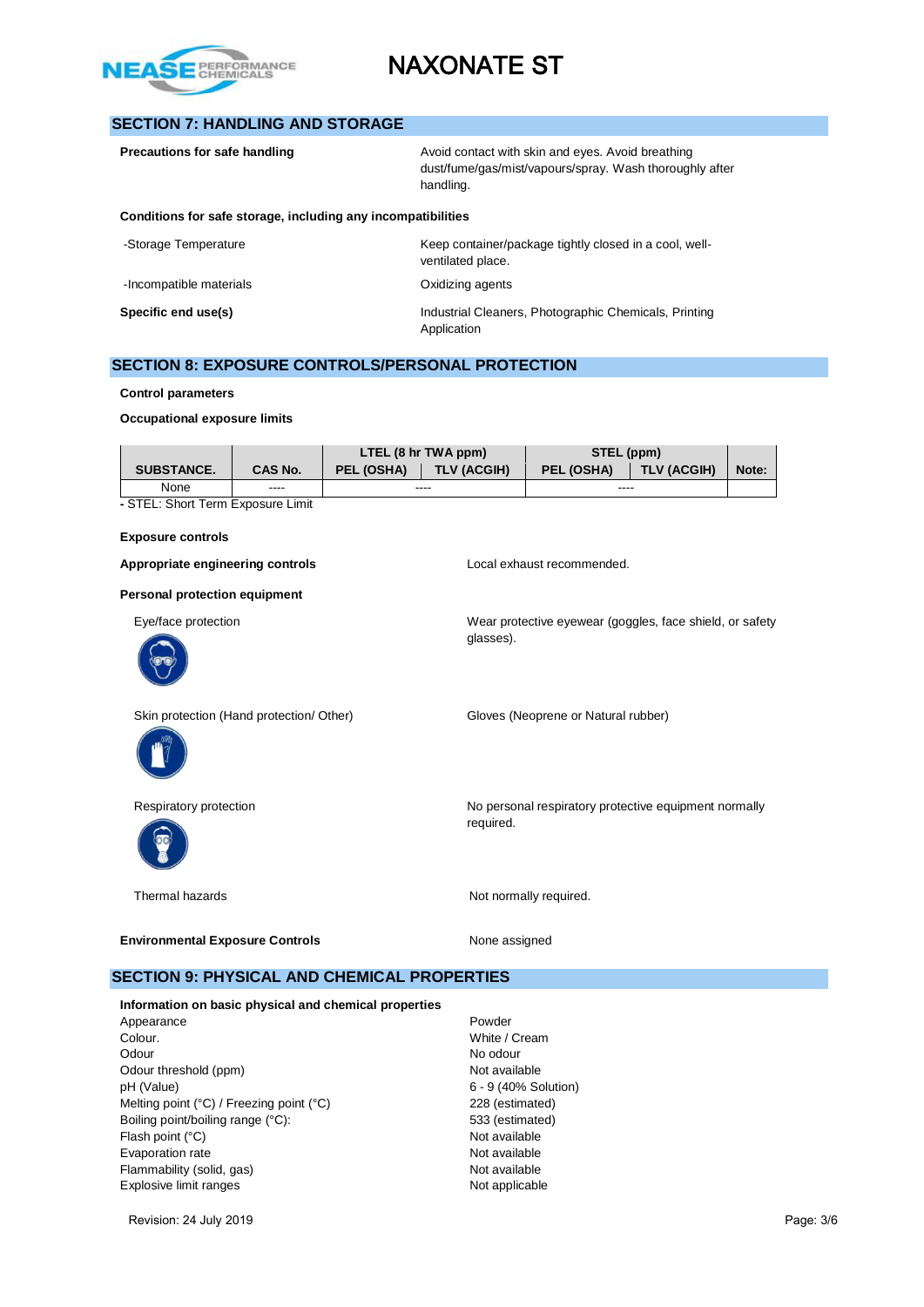

Vapour pressure (Pascal) 2.63E-011 (estimated) Vapour density  $(Air=1)$ <br>
Density  $(a/m)$ <br>  $0.4 - 0.5$ Density (g/ml) Solubility (Water) Soluble Solubility (Other) Not available Partition coefficient (n-Octanol/water) Log Kow: -2.4 (estimated) Auto ignition point (°C) Not available Decomposition temperature (°C) Not available Kinematic Viscosity (mPa·s) @ 22°C Not available Explosive properties and the state of the Not explosive. Oxidising properties Not oxidising.

**Other information** Not available

### **SECTION 10: STABILITY AND REACTIVITY**

| Reactivity                                | Stable under normal conditions.                 |  |  |
|-------------------------------------------|-------------------------------------------------|--|--|
| <b>Chemical stability</b>                 | Stable.                                         |  |  |
| Possibility of hazardous reactions        | None anticipated.                               |  |  |
| <b>Conditions to avoid</b>                | None known                                      |  |  |
| Incompatible materials                    | Oxidizing agents                                |  |  |
| <b>Hazardous Decomposition Product(s)</b> | Carbon monoxide, Carbon dioxide, Sulphur oxides |  |  |
|                                           |                                                 |  |  |

# **SECTION 11: TOXICOLOGICAL INFORMATION**

**Information on toxicological effects**

Sodium toluenesulfonate (CAS No. 12068-03-0)

| Sodium toluenesultonate (CAS No. 12068-03-0) |                                                                                 |
|----------------------------------------------|---------------------------------------------------------------------------------|
| <b>Acute toxicity</b>                        | Oral LD50 = $6500$ mg/kg (rat)<br>Inhalation LC50 $>$ 557,000 mg/m <sup>3</sup> |
| <b>Irritation</b>                            | Causes irritation to eyes and skin.                                             |
| <b>Corrosivity</b>                           | Not to be expected*                                                             |
| <b>Sensitisation</b>                         | Not to be expected*                                                             |
| <b>Repeated dose toxicity</b>                | Not to be expected*                                                             |
| Carcinogenicity                              | Not to be expected*                                                             |
| <b>Mutagenicity</b>                          | Not to be expected*                                                             |
| <b>Toxicity for reproduction</b>             | Not to be expected*                                                             |
|                                              |                                                                                 |

**\***This assessment is based on information available on similar products.

IARC, NTP, OSHA, ACGIH do not list this product or any components thereof as known or suspected carcinogen.

**Other information** None known.

#### **SECTION 12: ECOLOGICAL INFORMATION**

#### **Toxicity**

Sodium toluenesulfonate (CAS No. 12068-03-0) No data. Unlikely to cause harmful effects.

**Mobility in soil** No data **Results of PBT and vPvB assessment** Not classified as PBT or vPvB. **Other adverse effects** None known.

**Persistence and degradability** Readily biodegradable. (100% after 3 days) **Bioaccumulative potential** The product has low potential for bioaccumulation.

### **SECTION 13: DISPOSAL CONSIDERATIONS**

| Waste treatment methods       | Disposal should be in accordance with local, state or<br>national legislation. Consult an accredited waste disposal<br>contractor or the local authority for advice. |
|-------------------------------|----------------------------------------------------------------------------------------------------------------------------------------------------------------------|
| <b>Additional Information</b> | None known.                                                                                                                                                          |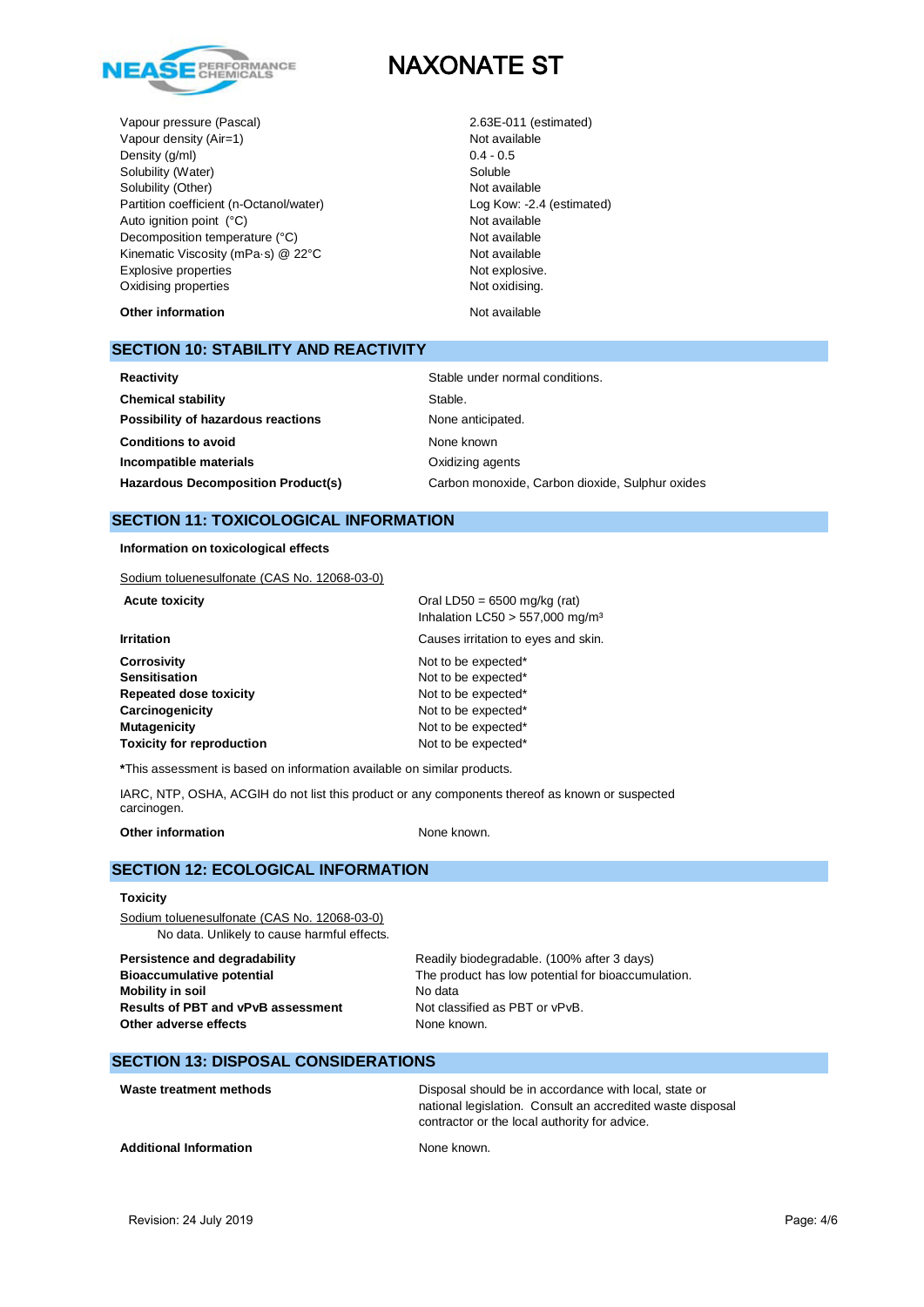

| <b>SECTION 14: TRANSPORT INFORMATION</b>                                                                                                                                                                             |                                            |
|----------------------------------------------------------------------------------------------------------------------------------------------------------------------------------------------------------------------|--------------------------------------------|
| DOT (DEPARTMENT OF TRANSPORTATION)<br>UN number<br>Proper Shipping Name<br>Transport hazard class(es)<br>Packing Group<br>Hazard label(s)<br>Environmental hazards<br>Special precautions for user                   | Not classified as dangerous for transport. |
| Land transport (ADR/RID)<br>UN number<br>Proper Shipping Name<br>Transport hazard class(es)<br>Packing Group<br>Hazard label(s)<br>Environmental hazards<br>Special precautions for user<br>Land transport (ADR/RID) | Not classified as dangerous for transport. |
| Sea transport (IMDG)<br>UN number<br>Proper Shipping Name<br>Transport hazard class(es)<br>Packing Group<br><b>Marine Pollutant</b><br>Special precautions for user                                                  | Not classified as dangerous for transport. |
| Air transport (ICAO/IATA)<br>UN number<br>Proper Shipping Name<br>Transport hazard class(es)<br>Packing Group<br>Environmental hazards<br>Special precautions for user                                               | Not classified as dangerous for transport. |
| Transport in bulk according to Annex II of<br>MARPOL73/78 and the IBC Code                                                                                                                                           | Not applicable.                            |

### **SECTION 15: REGULATORY INFORMATION**

**Safety, health and environmental regulations/legislation specific for the substance or mixture:**

**TSCA (Toxic Substance Control Act) -** Inventory Status**: On active TSCA list Canada Domestic Substance List (DSL)** - Listed

**Designated Hazardous Substances and Reportable Quantities (40 CFR 302.4)**:

|                      |                |                     | D.C<br>n u |
|----------------------|----------------|---------------------|------------|
| <b>Chemical Name</b> | <b>CAS No.</b> | <b>Typical %wt.</b> | (Pounds)   |
| None                 | ----           | ----                | ----       |

**SARA 311/312 - Hazard Categories:**

| ۰.<br>w |  |
|---------|--|
|         |  |

 $\Box$  Fire  $\Box$  Sudden Release  $\Box$  Reactivity  $\Box$  Immediate (acute)  $\Box$  Chronic (delayed)

#### **SARA 313 - Toxic Chemicals (40 CFR 372):**

| <b>Chemical Name</b> | CAS No.           | Typical %wt.  |
|----------------------|-------------------|---------------|
| None                 | $\cdots$<br>----- | ----<br>----- |

#### **SARA 302 - Extremely Hazardous Substances(40 CFR 355):**

| <b>Chemical Name</b> | CAS No.       | Typical %wt.  |
|----------------------|---------------|---------------|
| <b>None</b>          | ----<br>----- | ----<br>----- |